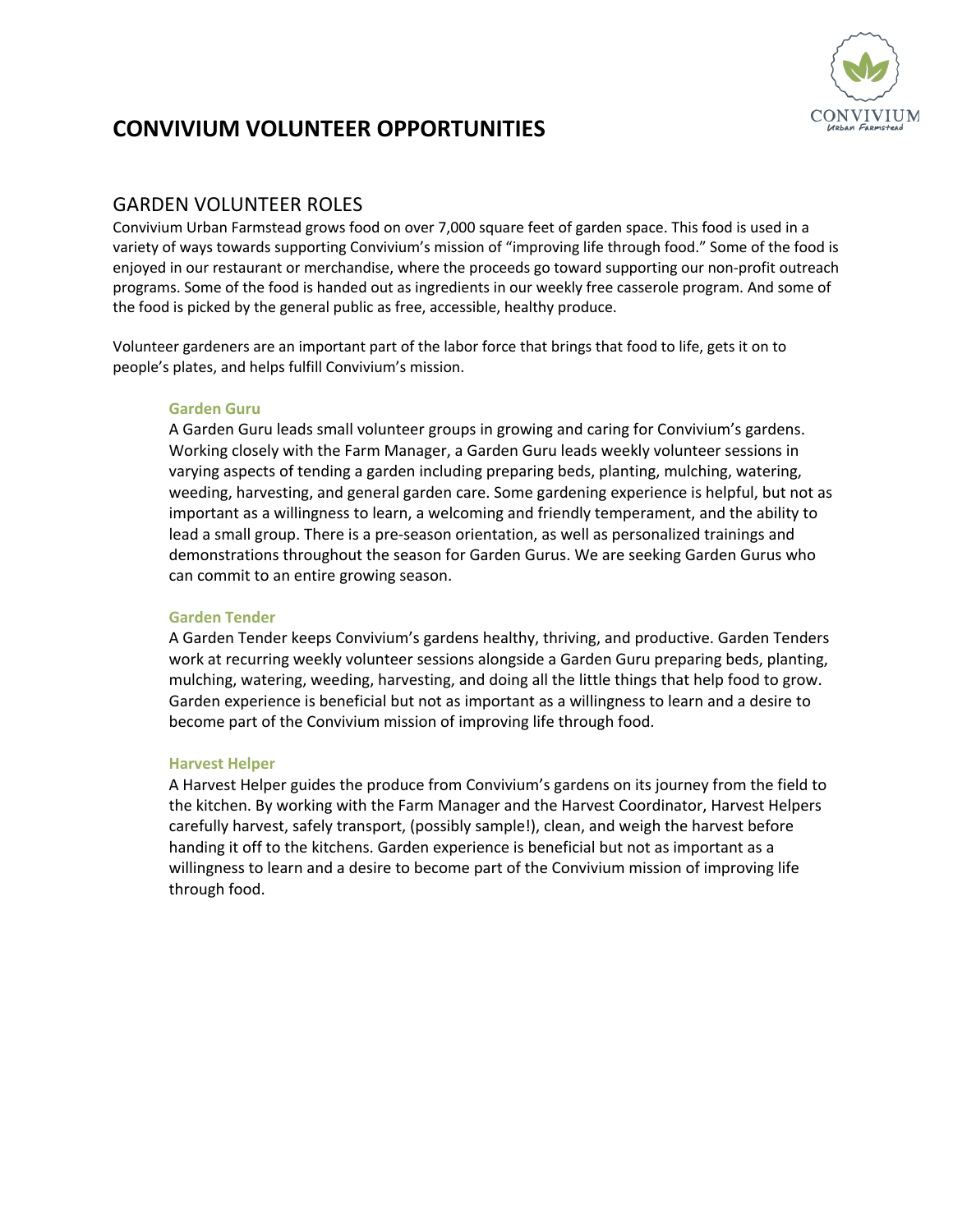

# KITCHEN VOLUNTEER ROLES

Convivium Urban Farmstead restaurant has a from-scratch menu that highlights fresh produce we grow ourselves in nearby neighborhood gardens. All proceeds from the restaurant help support our classes and other nonprofit programming. Our Free Community Casserole program also prepares, assembles and distributes about 200 free casseroles every week to address food insecurity in our community. Kitchen tasks vary throughout the seasons and may include tasks like processing our garden produce or baking holiday treats.

### **Kitchen Team Leader**

Convivium Urban Farmstead restaurant has a from-scratch menu that highlights fresh produce we grow ourselves in nearby neighborhood gardens. All proceeds from the restaurant help support our classes and other nonprofit programming.

Convivium Kitchen Team Leaders must have some experience and knowledge of cooking, baking, safe food handling and be open to learning new techniques and skills. Professional food preparation experience a plus, but not necessary. Those interested in this role should be welcoming, friendly, have excellent communication skills and some experience leading groups. These volunteers will work closely with Convivium staff and will lead small groups in weekly tasks including food prep, dishwashing, packaging etc. We are seeking volunteers who can commit to recurring weekly volunteer work. Team leaders should be able to meet physical requirements necessary with kitchen work like standing for long periods of time. Team Leaders are also expected to attend an orientation/training.

### **Veg Preppers**

Veg Preppers will work alongside Team Leaders to process our garden harvest or prepare food for use in casseroles or by prep cooks. Tasks vary week to week but may include peeling, dicing, spinning or packaging produce. Kitchen volunteers should be able to meet physical requirements necessary with kitchen work like standing for long periods of time.

### **Produce Preservers**

The Produce Preserver team helps our produce live throughout the year. Whether it is turning basil into pesto, tomatoes into tomato jam, tomatillos into salsa verde, or dehydrating peppers, cherry tomatoes and herbs – the Produce Preservers help process our abundant harvest in a way that can be enjoyed all year round. Previous cooking or canning experience is helpful, but training will be provided for required tasks. Kitchen volunteers should be able to meet physical requirements necessary with kitchen work like standing for long periods of time.

### **Nutrition Education Instructor**

As part of Convivium's mission, we provide access and education about healthy food choices to children and others who are struggling with food access and the adverse health effects of eating a diet of highly processed food. Our adult, family, and youth cooking and nutrition education classes are designed to expose people to real, fresh foods; provide the knowledge of where our food comes from and the importance of healthy choices; and teach the skills of how to prepare simple recipes using fresh ingredients. Volunteer instructors will lead such classes. Curriculum is provided. Instructors should have experience cooking and baking. Formal experience teaching or leading groups would be beneficial. Instructors must attend an orientation/training.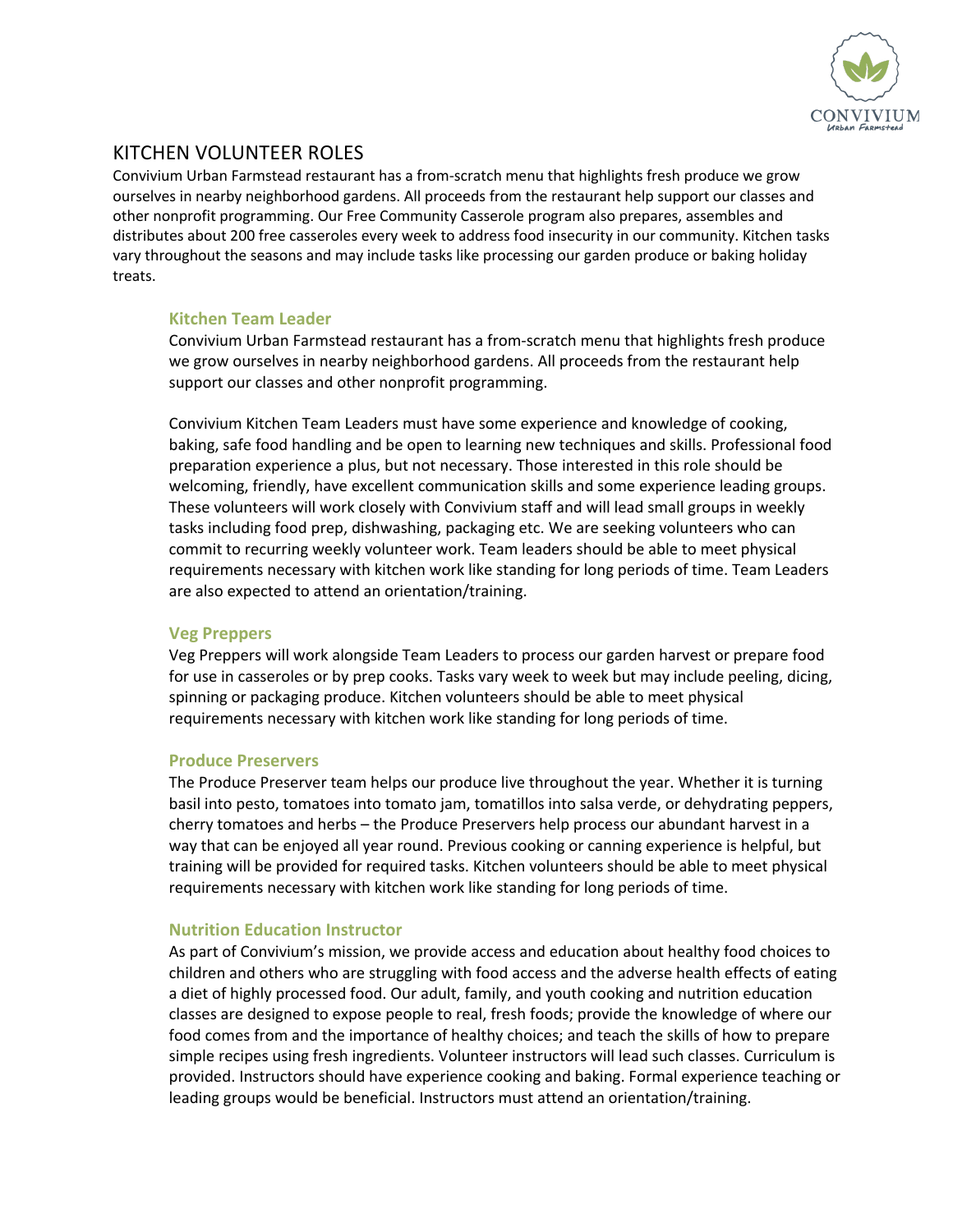

### **Nutrition Education Instructor Aide**

As part of Convivium's mission, we provide access and education about healthy food choices to children and others who are struggling with food access and the adverse health effects of eating a diet of highly processed food. Our adult, family, and youth cooking and nutrition education classes are designed to expose people to real, fresh foods; provide the knowledge of where our food comes from and the importance of healthy choices; and teach the skills of how to prepare simple recipes using fresh ingredients. Instructor aides will be an extra set of hands throughout the classes and be open to doing a variety of tasks during class time. Aides should have some experience cooking and baking. Formal experience teaching or leading groups would be beneficial. Instructor aides must attend an orientation/training.